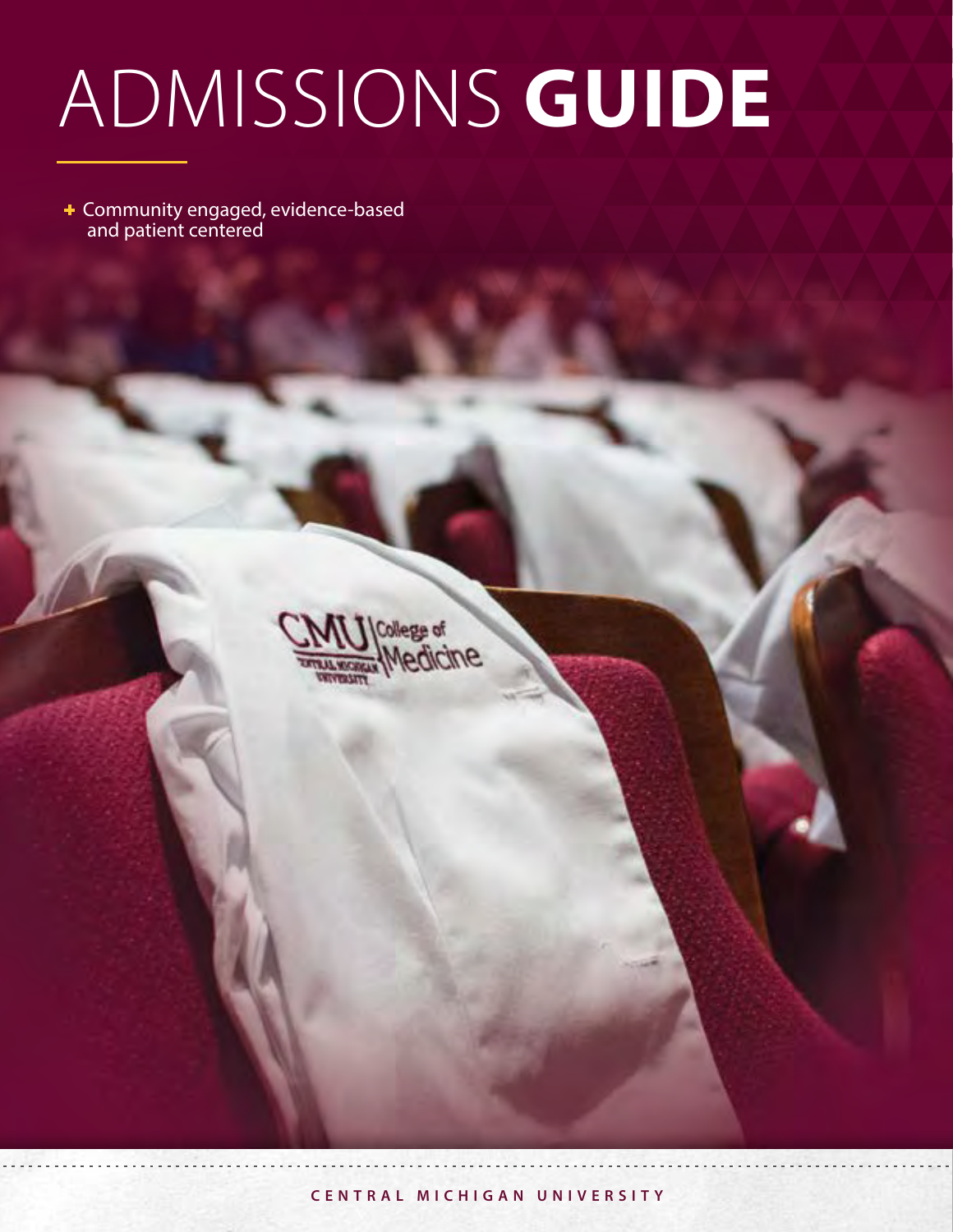# OUR **MISSION**

The Central Michigan University (CMU) College of Medicine educates diverse students and trains culturally competent physicians to provide comprehensive health care and services to underserved populations in Michigan and beyond. Our faculty, staff and graduates advance health and wellness through exceptional education, innovative research, quality patient care and strategic collaborations to improve the health and wellbeing of individuals and communities.



**George E. Kikano, M.D.** *Dean, CMU College of Medicine*

Clege k

#### Thank you for considering an application to the Central Michigan University College of Medicine!

As a CMU medical student, you will experience an innovative, holistic approach to learning where traditional coursework is enriched by hands-on training through simulation labs, clinical rotations and our unique Comprehensive Community Clerkship program. These active teaching environments provide a real-world setting for expanding knowledge, honing patient care techniques and emphasizing the critical skill of medical decision-making.

 Our faculty and staff at the College are fully invested in student success and satisfaction – and our students have excelled in passing their national boards and in competing for residency positions in Michigan and nationally as evidenced by our 100 percent residency placement rates for all graduates to date.

I believe that being a physician is among the noblest of professions, and our commitment – to education, patient care and our mission – uniquely positions our program to provide students with the education, values and commitment necessary to succeed in the future.

Our mission is to prepare diverse, culturally competent physicians focused on improving access to high-quality health care in Michigan with an emphasis on serving medically underserved people and regions. Our graduates aspire to excellence in providing patientcentered and evidence-based care to their patients and communities.

 I appreciate your interest and consideration of our college. I wish you success in securing admission to our program and look forward to welcoming you as part of our next incoming class!

# DEAN'S **MESSAGE**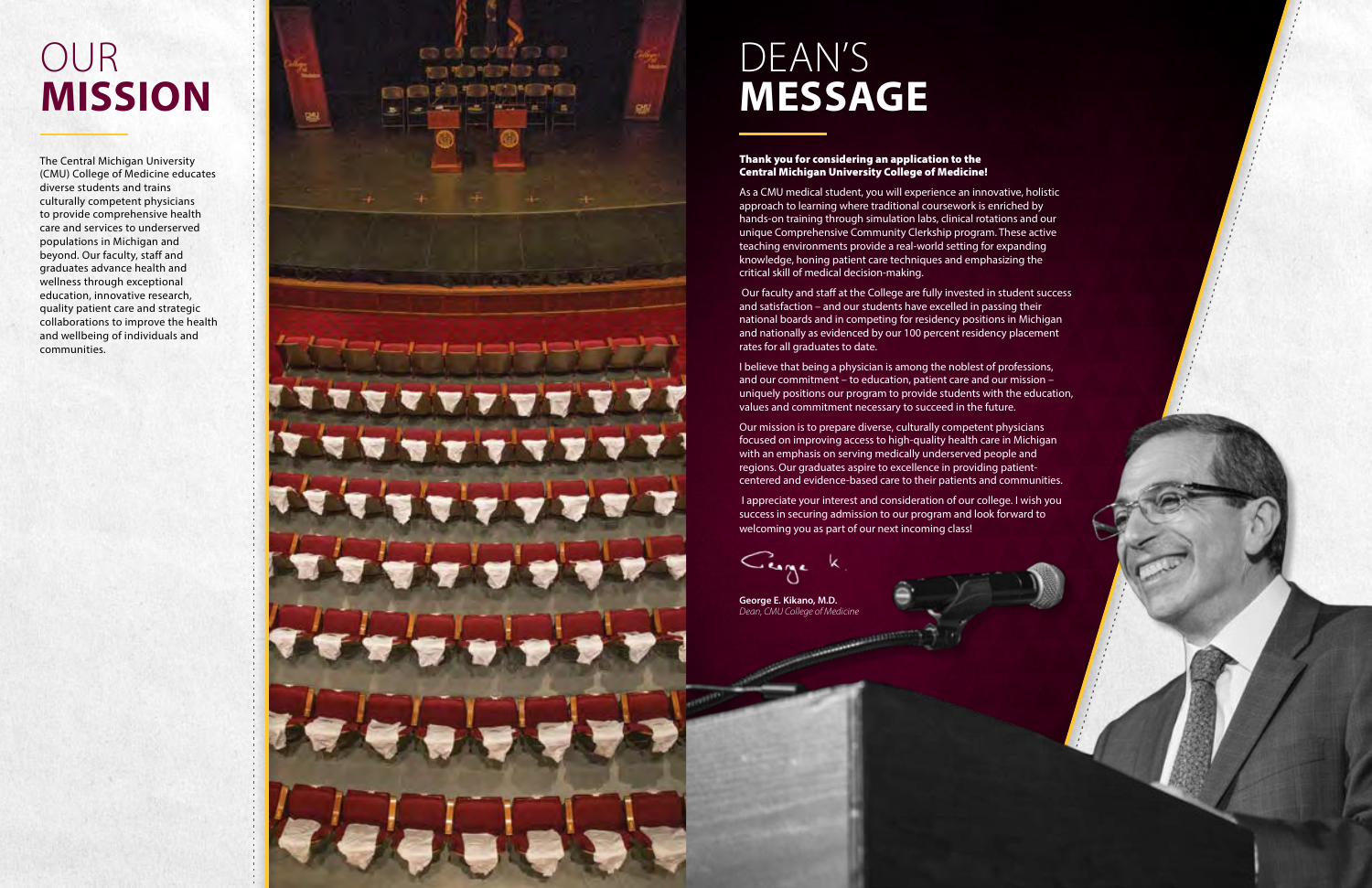### WHY CHOOSE **CMU COLLEGE OF MEDICINE**

**Going far beyond the textbook, the CMU College of Medicine engages you in an active learning process that puts you in simulated and real-life medical environments.** 

- **As a medical student here, you will:**
- **Work in a high-tech environment that features a state-of-the-art medical simulation center**
- **Gain invaluable knowledge and real-world skills by training in physician's offices across central and northern Michigan**
- **Take part in early clinical experiences and in-community learning activities**
- **Learn the art of patient diagnosis through our experience-based clinical presentation model**

9 **specialty sessions. Following the CCC, you progress to Years three and four are clinically focused and occur in a variety of clinical locations. During this time, you participate in the Comprehensive Community Clerkship (CCC), where you learn one-on-one with a working professional. You assume an active role in a generalist physician's office, performing such duties as rounds, tutorials sessions, virtual academic rounds, primary care sessions and core discipline clerkships, hospital-based rotations and elective courses.**





**Your initial two years center on physiological systems, starting with the Foundational Sciences of Medicine course that provides you with the critical baseline of knowledge. The subsequent organ system block courses employ the clinical presentation model to examine system-specific disorders and diseases. This clinical presentation model teaches you to effectively diagnose patients. Two longitudinal courses (Essentials of Clinical Skills, and Medicine and Society) are integrated within the Foundational Sciences and organ-system courses. Interspersed between this coursework are week-long sessions in Continuous/Improvement/Curriculum, Assessment, Reinforcement/Remediation, Evaluation and Skills (known as C.A.R.E.S.).**

# APPLICATION **TIMELINE**

#### **Early May**

AMCAS applications available at www.aamc.org/students/amcas

**Early June** AMCAS applications may be submitted

**July - December** Select applicants invited to submit supplemental application materials

**Sept - March** On campus interviews

**October -** Offers of admission begin on a rolling basis Submit Free Application for Federal Student Aid (FAFSA)

**November 1** Deadline for AMCAS application

#### **November**

Deadline for application and fees are communicated in the supplemental application invitation

#### **April 30** Students may hold only one acceptance (AAMC Guidelines)

**Early August** Classes begin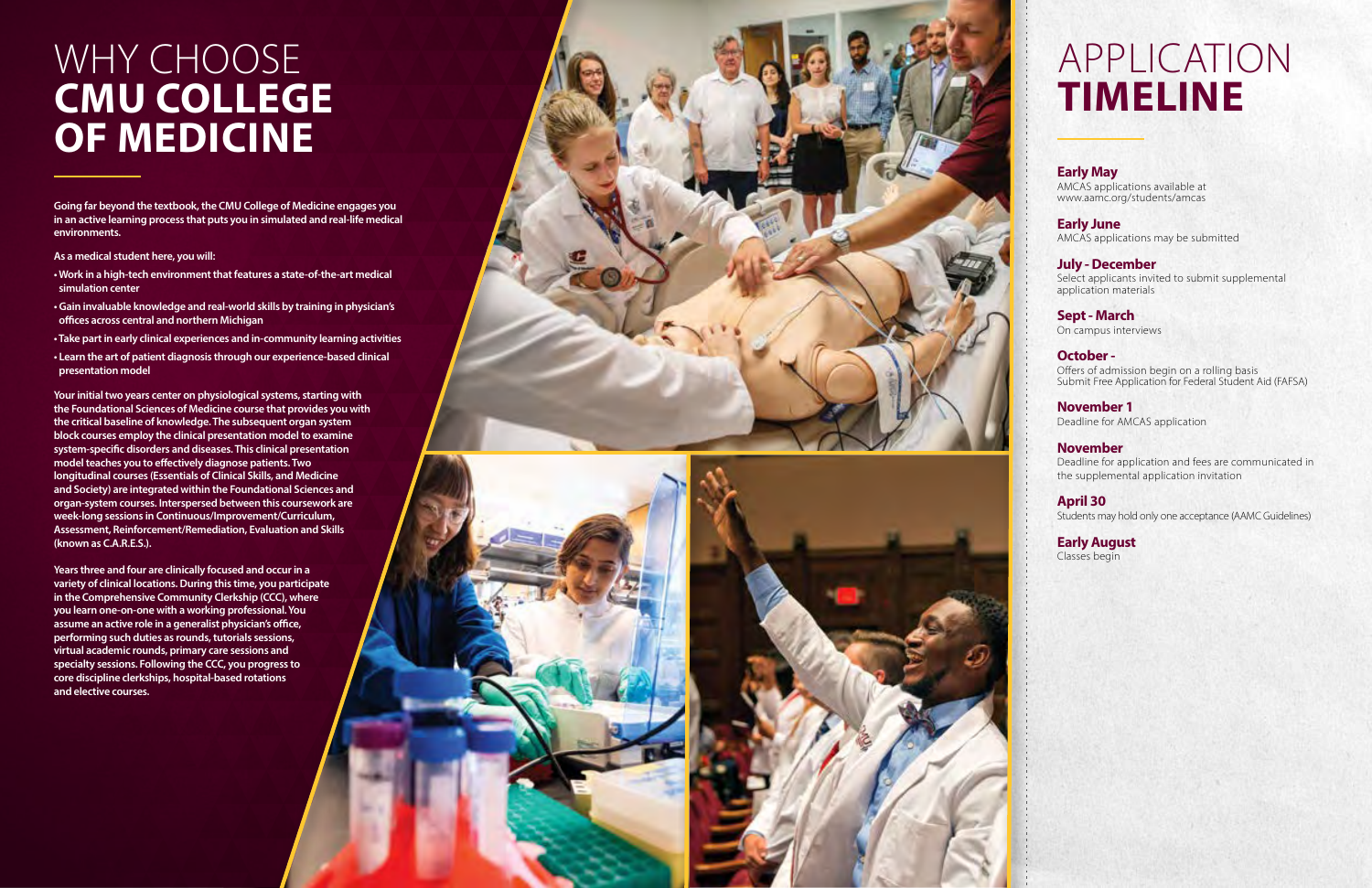

# ADMISSION **REQUIREMENTS**

#### **Additional Coursework Recommendations**

Admission to the CMU College of Medicine is very competitive in nature. In addition to the courses listed above, we expect our most competitive applicants to be successful in a variety of courses, including upper division courses in both microbiological and macrobiological sciences.

Our recommended prerequisites are a means to assess competencies and are not specific course requirements. The purpose of our recommended prerequisites is to identify individuals with the competencies necessary for success in our medical curriculum. We expect competitive applicants to demonstrate academic strength in the following areas:

- Biochemistry
- Genetics
- Human anatomy
- Human physiology
- Mathematics or statistics
- Organic chemistry
- Physics
- Social sciences

### **Personal Experience**

Your application must include at least 200 documented hours of personal experiences and include activities that demonstrate your preprofessional preparation for medical school.

• Be a U.S. citizen, Canadian citizen, or permanent resident of the United States or Canada.

#### **+ Core Competencies and Prerequisties**

- Complete the American Medical College Application Service (AMCAS) application.
- Complete and submit scores from the Medical College Admissions Test (MCAT).
- Complete an undergraduate baccalaureate degree with a strong record of academic performance.
- Select applicants will be invited to continue the application process by submitting a secondary application. The secondary application will be emailed, and the deadline for receipt of the secondary application will be noted in the email.
- We require a minimum of three (3) letters of recommendation (or a committee letter) and allow a maximum of five (5) letters.

### **+ Basic Science Requirements**

- Two (2) semesters of biological science courses with laboratory sections. Courses such as anatomy, biology, genetics, physiology, microbiology fulfill this requirement.
- Two (2) semesters of organic chemistry with at least one laboratory section OR one (1) semester of organic chemistry and one (1) semester of biochemistry with at least one laboratory section.

The AMCAS application will allow you to discuss up to 15 work and experience activities. The following themes comprise the areas we feel best align with our mission and solid preprofessional preparation for our medical curriculum.

- Clinical exposure and employment
- Volunteer and service activities
- Leadership and community involvement
- Research, publications, and awards

These activities are a significant opportunity for applicants to explore a variety of medical environments and grow both personally and professionally.

Students admitted to the Central Michigan University College of Medicine should be prepared for a challenging medical curriculum and the demands of a rapidly changing health care environment.

We use a holistic admissions process and seek to admit students who have personal characteristics and interests that align with the CMU College of Medicine mission. Our holistic review process balances the applicant's academic portfolio with other aspects of their application, such as the capacity for using critical thinking and logic, an understanding of the principles of ethics, personal values, and the qualities necessary

for successful development into a compassionate, skilled physician able to serve the needs of a diverse and changing population.

We encourage applicants to review the AAMC Core Competencies for Entering Medical Students for additional information.

The Central Michigan University College of Medicine encourages individuals to discover personal areas of academic interest through their curricular and extracurricular activities. We believe the field of medicine offers opportunities for applicants from varying backgrounds, experiences, and academic pathways. Students should allow personal interests and passion to dictate their choice of an undergraduate major.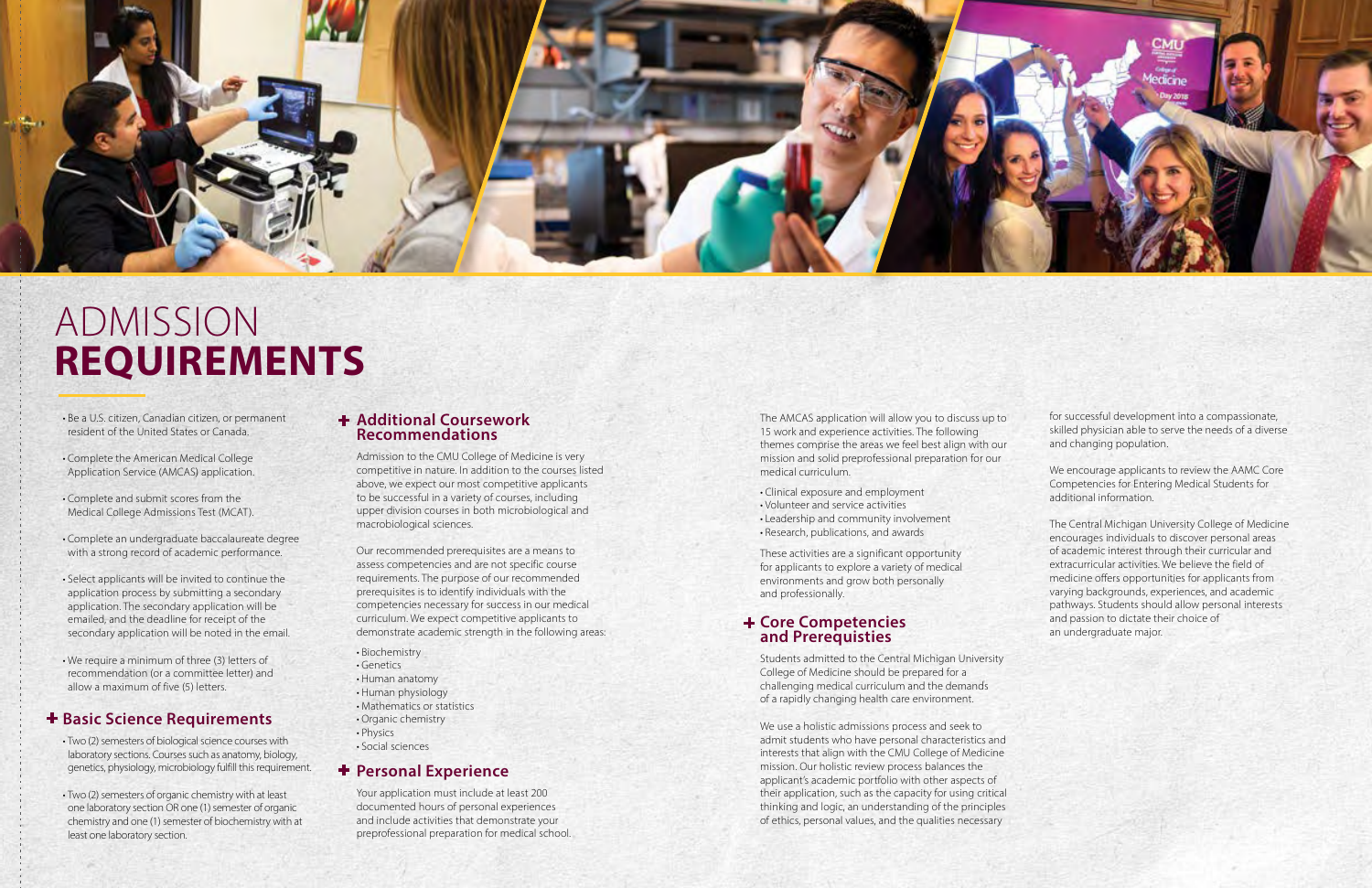Meet **Matthew Wolf,** whose hometown is Frankenmuth, Michigan. Matthew chose to attend Central Michigan University's College of Medicine because "first and foremost, the mission really fit with what I wanted out of my medical education ... as a native of Saginaw County, I wasn't going to pass on the privilege to be a part of that." He said the past four years have gone by incredibly fast, "with all of the ups and downs medical school has to offer, but it has been such an honor to be a part of the family here at the CMU College of Medicine." Matthew looks forward to practicing medicine in his own community, or another Michigan town, and is looking forward to being a leader, educator and mentor in whichever community he serves.

**Manjit Bhandal** is currently living our mission. Manjit shared her experience in the Comprehensive Community Clerkship (CCC) in a beautiful letter written to the leadership at the CMU College Of Medicine. Through the CCC, our students are exposed to community-based clinical practices, emergency medicine, in-patient care, women's health and more while caring for patients in under served rural and urban communities.

"This is one of the best experiences I've had throughout my time in medical school, and honestly, probably the most worthwhile experience of my academic career," Manjit wrote, adding, "I also want to say how incredibly valuable the CCC experience has been for me. I fell in love with the patients here and the small-town community atmosphere. I think having a half-year of CCC is one of the best academic implementations the College of Medicine has had in terms of achieving our school's mission."

Thank you to Manjit for sharing her experience working with Dr. Paul Simmons through CMU Health in Mount Pleasant, one of the many dedicated physicians throughout the state committed to training the physicians of the future.

# STUDENT **PROFILES**

# CLINICAL **YEARS**

CMU medical students spend their first two years at our Mt. Pleasant campus studying foundational science, medicine and practicing basic clinical skills. Students then move on to more advanced levels of medical education and clinical experiences in their third and fourth years at one of our clinical campus across the state.

A student's third year experience includes hospital-based clinical rotations in surgery, hospital medicine, obstetrics and gynecology, pediatrics, psychiatry and one elective specialty, and a 24-week Comprehensive Community Clerkship (CCC).

The CCC experience immerses students in a single internal or family medicine practice to experience health care within a community, rather than a traditional 6- to 8-week hospitalbased rotation. Our unique program gives students increased time to gain the skills and confidence to become part of a community-based practice.

During these rotations students receive support services to ease transitions and help with logistical issues. Students stay connected with classmates, instructors and advisors through video conferencing and online systems.



### **Paying for Medical Education**

Completing the Free Application for Federal Student Aid (FAFSA) is the first step in applying for financial aid with the CMU College of Medicine. The FASFA is available October of each year and should be completed as soon as a student is admitted by the CMU College of Medicine's priority deadline for efficient processing. It is important to list CMU's federal code of 002243 to ensure FASFA results reach our office.

Students should explore other sources for scholarships and grants and apply early. Students should also consider the Department of Education's Direct Loan program and the Graduate Plus Loan, which often has good terms and conditions.

Various scholarship funds are administered by the CMU College of Medicine and are based on financial need and or academic potential. Preference is given to students who meet the mission of the school and the criteria outlined by each scholarship description.

### **+** Two other programs to consider

**National Health Services Corps Scholarship Program:** This program provided tuition, educational expenses and a monthly stipend on an annual basis to students who will serve not less than one year for every years of scholarship support or two years, whichever is greater. Applications are found at hrsa.gov.

#### **Armed Forces Heath Professions Scholarship Program:** These scholarships, provided by the Air Force, Army and Navy, cover educational expenses and a monthly living expense. Students who apply and are accepted will accrue active military duty on a year-to-year basis, with a minimum of two-year service obligation.

Our financial aid office is here to help students navigate the process and can assist with personal budgeting and spending habits. We help monitor and manage student loans, scholarships and grants. Contact us by phone at 989-774-1495 or email Chris Brown at brown2ca@cmich.edu to schedule an appointment.

For more information on scholarships, please visit our website **[med.cmich.edu].**

# FINANCIAL **AID**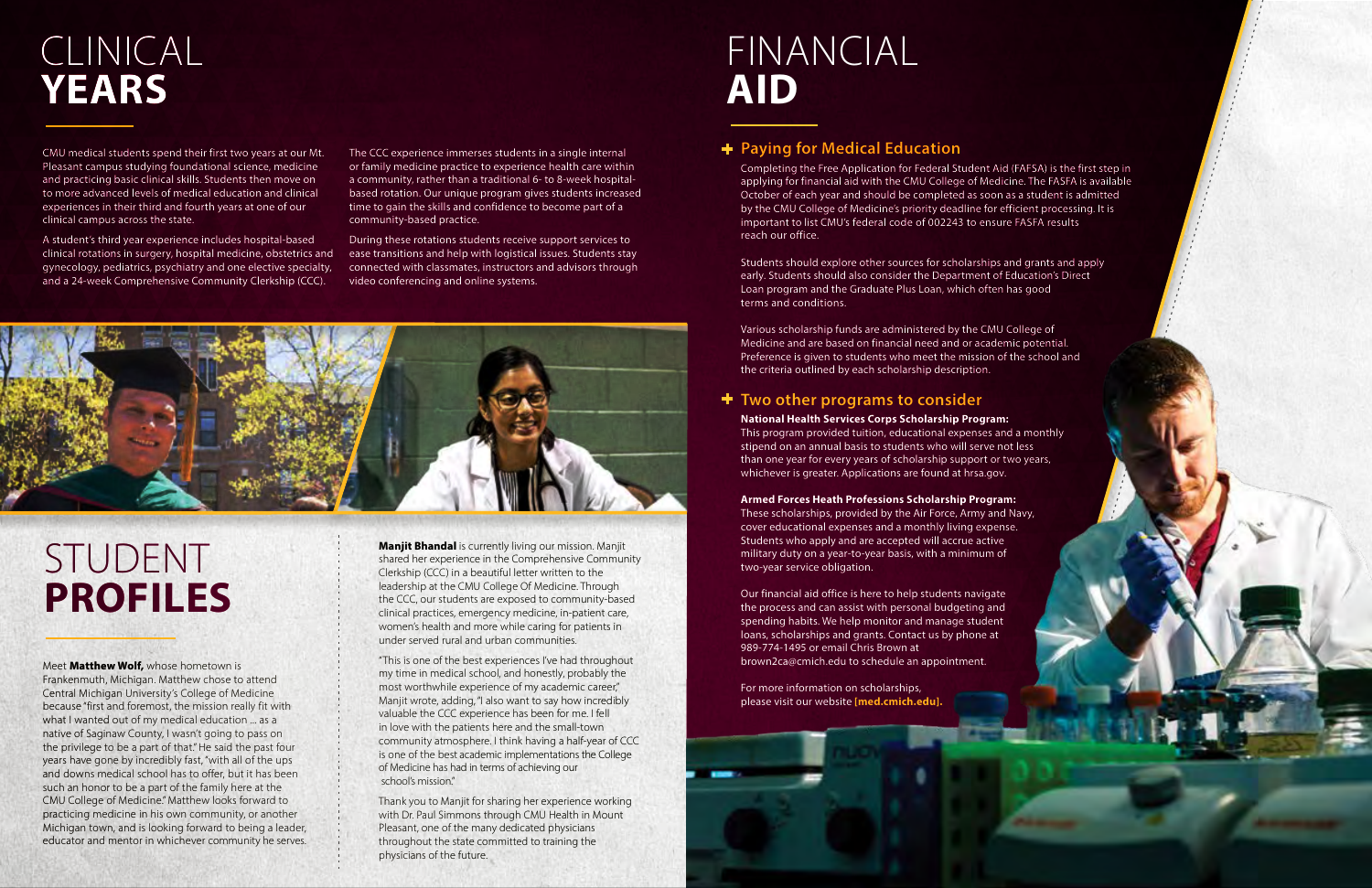### **+ St. John Hospital and Medical Center**

### **+ Covenant Health Care-Saginaw**

St. John Hospital and Medical Center is a teaching hospital in Detroit, known for excellence in cardiology, oncology, neurosciences, minimally invasive and robotic surgery, women's services, pediatrics, and medical education. St. John Hospital has one of the busiest Emergency Center's in the nation. As a Level II Trauma Center, St. John Hospital has both a Chest Pain Center and Heart Failure Center accreditations.



st kim NopPol - Mala Entrance

Covenant Healthcare is the largest, most comprehensive health care provider in the region, serving 20 counties across northeast and central Michigan. Covenant offers a range of services from high-risk obstetrics, neonatal and pediatric intensive care, to acute care including a Level II Adult and Pediatric Trauma Center, cardiology, oncology, orthopedics, and robotic surgery, to name a few. Covenant is also a critical access hospital for seven community hospitals in Michigan's thumb region and in central Michigan

### **+ St. Mary's of Michigan-Saginaw**

# MEDICAL **EDUCATION PARTNERS**

### **MidMichigan Health**

MidMichigan Health is a non-profit health system, headquartered in Midland, Michigan, affiliated with Michigan Medicine, the health care division of the University of Michigan. They cover a 22-county region with medical centers in Midland, Alpena, Alma, Clare, Gladwin and Mt. Pleasant. In addition to its Medical Centers, MidMichigan Health also offers both home health care and physician services, and has a strong commitment to medical education (medical students and two residency programs). MidMichigan Physicians Group provides patients with access to compassionate, quality medical care and manages urgent care facilities and medical offices in more than 30 specialties and subspecialties including cardiology, hematology/oncology, orthopedics, vascular surgery, family medicine and more. To learn more about MidMichigan Health visit [www.midmichigan.org].



St. Mary's of Michigan – Saginaw is a regional leader in advance specialty care, a verified Level II Trauma Center and a certified Primary Stroke Center. St. Mary's cares for patients from 70+ counties primarily from the mid, northern, and thumb regions of Michigan.